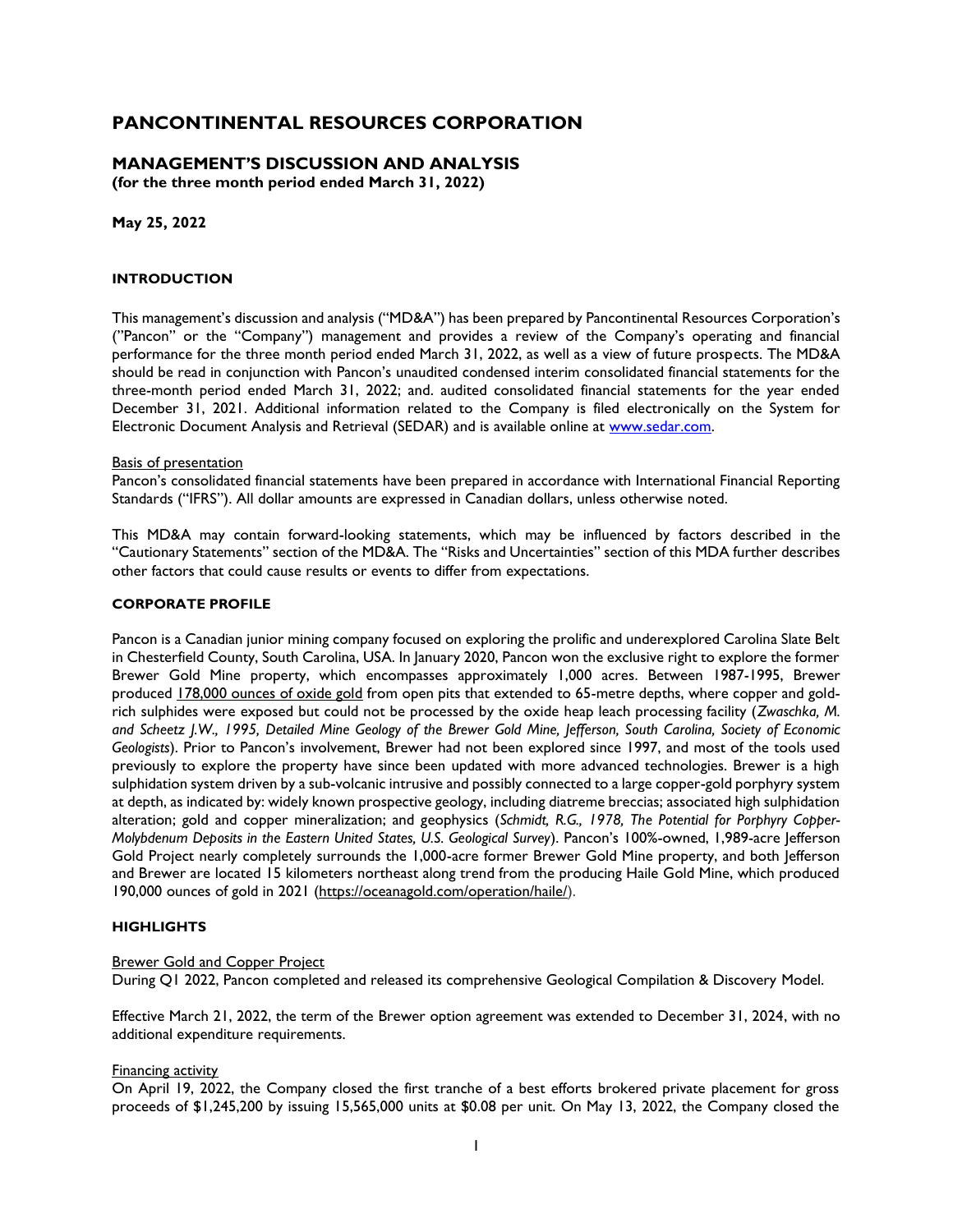## **Management's Discussion & Analysis (for the three month period ended March 31, 2022)**

second and final tranche of the private placement for additional gross proceeds of \$376,000 by issuing 4,700,000 units. The Company received total gross proceeds of \$1,621,200 and issued a total of 20,265,000 units. Each unit consists of one common share and one common share purchase warrant. Each unit warrant entitles the holder thereof to purchase one additional common share at an exercise price of \$0.14 for a period of 24 months from closing.

### COVID-19 Pandemic

In March 2020, the World Health Organization declared a global pandemic related to COVID-19. Its impact on global economies has been far-reaching, and businesses around the world had to cease or limit operations for long or indefinite periods of time. Measures taken to contain the spread of the virus, including travel bans, quarantines, social distancing, and closures of non-essential services have triggered significant disruptions to businesses worldwide, resulting in an economic slowdown.

It is not possible to reliably estimate the duration and severity of the COVID-19 pandemic, nor its impact on the financial position and results of the Company in future periods. Pancon has taken measures to contain the spread of COVID-19 and is proceeding with its exploration activities, as long as the work environment remains safe.

### **BREWER GOLD AND COPPER PROJECT – SOUTH CAROLINA, UNITED STATES**

#### **Property Description**

The Brewer Gold and Copper Project ("Brewer" or the "Brewer Project") is an exploration-stage gold project located on the prolific and underexplored Carolina Slate Belt in Chesterfield County, South Carolina. Brewer encompasses approximately 1,000 acres and is located on the same mineralized trend and 12 kilometres northeast of OceanaGold Corporation's operating Haile Gold Mine. Brewer is nearly completely surrounded by the Company's 100%-owned Jefferson Gold Project. Prior to Pancon's exploration program that began in 2020, Brewer had not been explored since 1997.

Gold was discovered at Brewer in the early 1800s. Between 1987 and 1995, the Brewer Gold Company ("BGC"), a United Kingdom entity, produced 178,000 ounces of gold from open pit mining operations that extended to 65 metre depths, where copper and gold-rich sulphides were exposed, but could not be processed by BGC's oxide heap leach processing facility. Brewer is a high sulphidation system driven by a sub-volcanic intrusive and possibly containing a large copper-gold porphyry system at depth, as indicated by: known prospective geology, including diatreme breccias; associated high sulphidation alteration; gold and copper mineralization; and, geophysics (Schmidt, R.G., 1978, The Potential for Porphyry Copper-Molybdenum Deposits in the Eastern United States, US Geological Survey). Historic drill results and mining operations at Brewer focused on near-surface, oxide gold mineralization and not on the disseminated and massive sulphide mineralization at depth which was encountered in the deeper holes.

BGC mined more than 12 million tons of mineralized material and waste rock from two open pits until 1995, when mining operations ceased. From 1995 to1999, BGC performed initial reclamation activities under the direction of the South Carolina Department of Health and Environmental Control ("S.C. DHEC"). BGC was unsuccessful in achieving the goal of a fully-reclaimed, clean site, and ultimately informed the S.C. DHEC that it intended to abandon the site. In 1999, BGC abandoned the site, leaving the S.C. DHEC and the U.S. Environmental Protection Agency ("EPA") to handle reclamation activities and address conditions posing environmental risk.

BGC's abandonment of the property left the S.C. DHEC and the EPA with no options for addressing water quality threats from the site other than using the Comprehensive Environmental Response, Compensations and Liability Act ("CERCLA") response actions funded by the S.C. DHEC and the EPA. The S.C. DHEC and EPA retained access to the property for purposes of constructing, operating, and maintaining the wastewater treatment plant and otherwise carrying out the CERCLA remedy. In 2005, Brewer was designated an EPA Superfund site as per the CERCLA.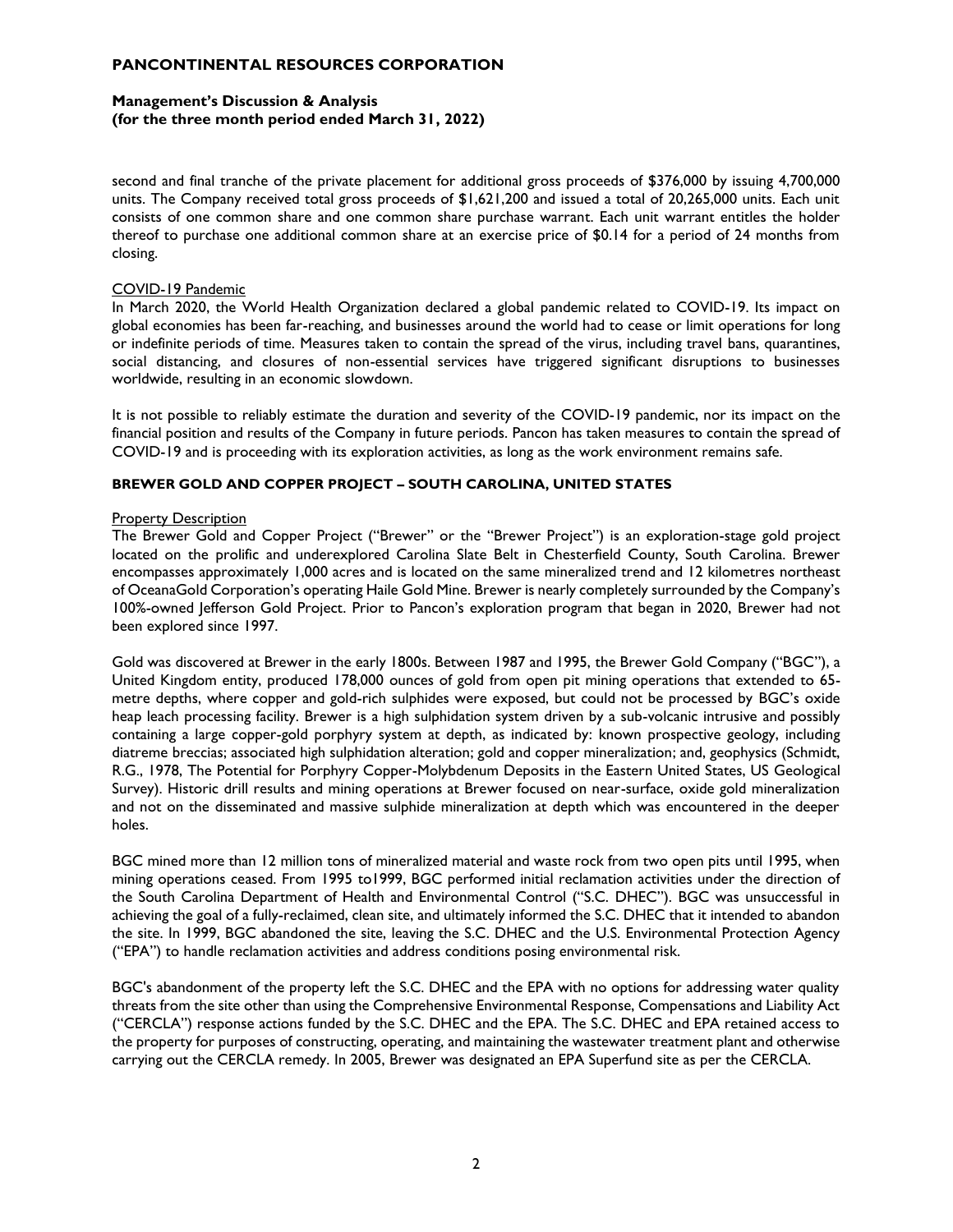## **Management's Discussion & Analysis (for the three month period ended March 31, 2022)**

In 2019, the S.C. DHEC, with the support of the EPA, sought the appointment of a Receiver (a legal construct similar to a trustee) for the former Brewer Gold Mine to facilitate the leasing, sale or other use or disposition of the abandoned property, including potential renewal of mineral exploration and mining development.

### Option Agreement

In January 2020, Pancon, in co-operation with Environmental Risk Transfer LLC ("ERT"), was awarded the right to explore the highly prospective former Brewer Gold Mine property. On March 1, 2020, Pancon entered into a mining lease with an option to purchase (the "Option Agreement") with Brewer Gold Receiver, LLC (the "Receiver"). The initial option term of the Option Agreement was 24 months, which was extended from 18 months, commencing on April 1, 2020. Pancon expended the requisite US \$2 million on exploration and environmental due diligence during the initial option term, and effective March 21, 2022, the option term was extended to December 31, 2024 with no additional expenditure requirements. The Company has the right to exercise its option to purchase Brewer at any time within the option term.

During the option term, Pancon will design and implement the exploration program and has a co-operation arrangement with ERT (an industry leader providing environmental risk-transfer solutions to eliminate environmental liabilities) in order, to implement the environmental due diligence required to determine the Superfund liability at Brewer.

Pursuant to the Option Agreement, the components of the purchase price for Brewer consist of:

- a) The cost of environmental remediation and financial assurance for assuming ownership of all past environmental liability at Brewer, which will be a number based on ERT's environmental due diligence during the option term that will provide input to upcoming negotiations with the Receiver, S.C. DHEC and the EPA; and,
- b) Half (50%), estimated to be in the order of US \$15 million, of total past costs incurred by the S.C. DHEC and the EPA to clean and manage Brewer since 2000, which, according to Pancon's and ERT's winning proposal, will be paid after future mining operations are commissioned, in ten annual instalments of 10%, and conditioned on the future mine operator's ability to pay based on a profit formula to be determined by the parties.

These components will be finalized in a purchase and sale agreement, which will supersede the Option Agreement, and which will utilize input from ERT's environmental due diligence and ERT's and Pancon's negotiations with the Receiver, S.C. DHEC and the EPA.

## Environmental Risk Transfer LLC

In response to increasing shareholder and stakeholder demands for increased environmental stewardship and responsibility, as well as a state and federal regulatory focus on site closure in connection with financial and environmental liability, the Waterfield Group and Environmental Operations, Inc. (EOI) created Environmental Risk Transfer LLC (ERT) to provide complex environmental risk-transfer solutions for corporations that wish to costeffectively eliminate all environmental liability. In this situation ERT would assume the long-term risks associated with the Superfund liability. ERT's ongoing success at Missouri Cobalt LLC - a former and current EPA Superfund site now owned and operated by an ERT affiliate - has won praise from the EPA as a positive example of transforming formerly contaminated sites into hubs of economic activity promoting redevelopment and community revitalization.

During 2020 and 2021, Pancon paid a total of US \$250,000 to ERT to perform environmental due diligence, which is required in order to finalize a purchase and sale agreement for the Brewer Project.

## Exploration Plans

Pancon's goal is to discover new gold and new gold-copper mineralization under and/or nearby the former gold mine and to assess gold content in the reclaimed Brewer pit. To achieve this goal the Company has four objectives: 1) to understand, through iterative data analysis, the probable location of gold and gold-copper mineralization near-surface and at depth; 2) to find, through drilling, in-pit new gold and new gold-copper mineralization; 3) to expand, through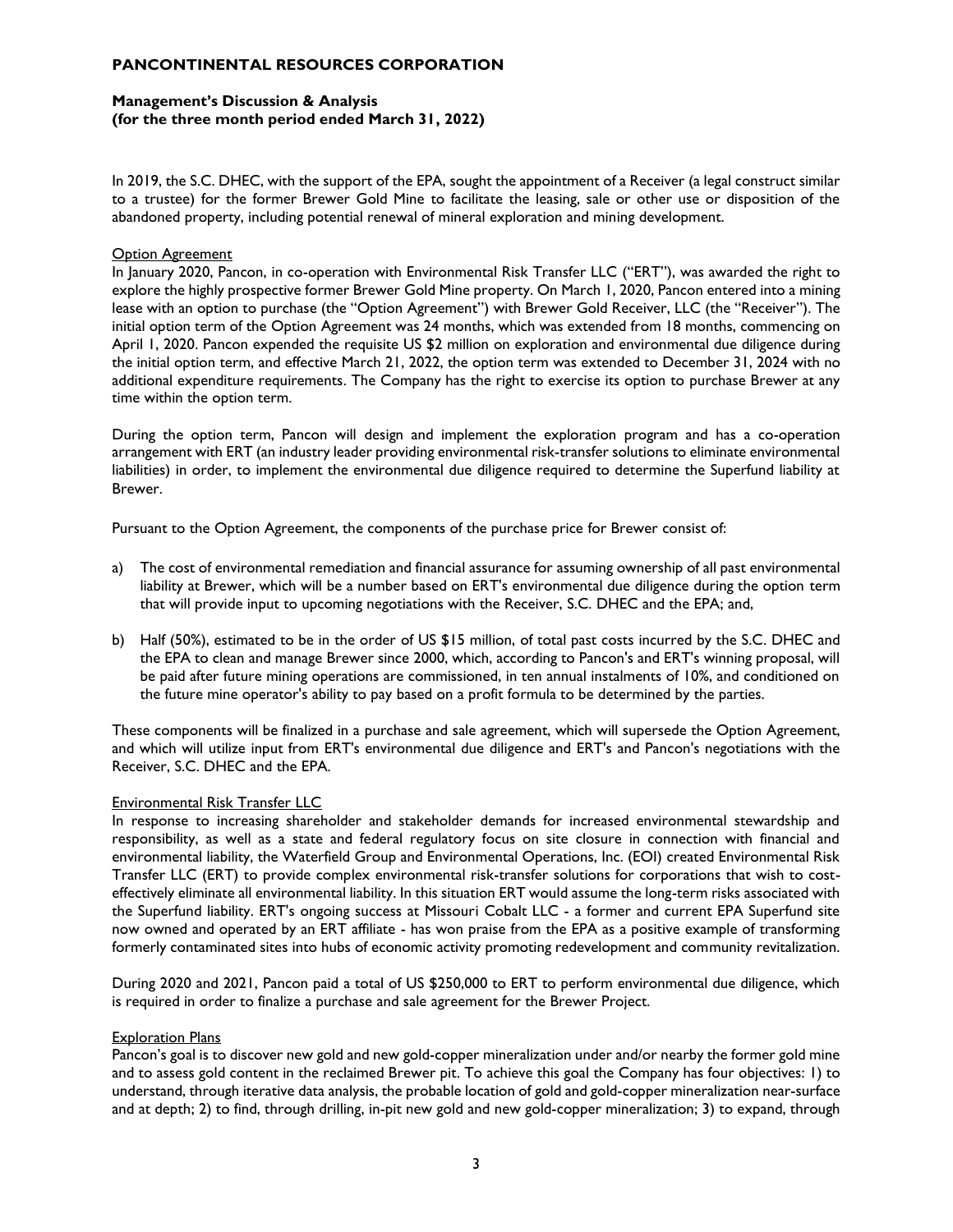## **Management's Discussion & Analysis (for the three month period ended March 31, 2022)**

more drilling, the size and shape of new gold and new gold-copper mineralization; and 4) to demonstrate, through data modeling, Brewer's economic potential.

Exploration work and results to date have enabled Pancon to advance Brewer's three value drivers:

- Quickly remediate the waste and monetize the gold contained in the reclaimed former mined pits.
- Define and develop a maiden gold-copper resource below and near the former mine.
- Use Pancon's Geologic Compilation and Discovery Model of the Brewer-Jefferson system to discover a large copper-gold porphyry deposit.

Based on the Company's current understanding of what a realistic implementation schedule will be in light of COVID-19, the following summarizes the Brewer exploration plan. The schedule may be modified as needed in order to follow government protocols and to ensure Company activities keep all employees, contractors, suppliers and community members safe from COVID-19. To date, the Company has been working according to the following:

- Improve knowledge of Brewer mineralogy by using short-wave infrared (SWIR) spectral analysis and petrographic examination on historic and recent drill core – ongoing.
- Ongoing compilation, integration and analysis of historic and new geophysical, geochemical and geologic data.
- Conduct new geophysics (ground magnetics, gravity, resistivity/induced polarization) completed in early July 2020.
- Conduct shallow validation and exploration drilling using rotary air blast (RAB) drills completed Phase 1 in early September 2020 and Phase 2 in early July 2021.
- Based on historic data compilation together with new geophysical, geochemical, geological and mineralogical data and interpretation, refresh the Company's Geological & Discovery Model for the Brewer mineralizing system.
- Commenced Phase 1 of sonic and diamond drilling in early November 2020. Drilled 7 holes and approximately 2,700 meters, and concluded Phase I at the end of January 2021.
- Produced assay, geochemical and hyperspectral mineralogy data from Phase 1 drill core, the results of which were reported on March 2, 2021 and April 27, 2021.
- Conducted follow-up time-domain electromagnetic (TDEM) downhole and surface geophysics in March-April 2021. Produced historic blast hole model for main pit and B6 pit in March-April 2021.
- Commenced Phase 2 of sonic and diamond drilling in early April 2021.
- In April-May 2021, collected outcrop surface samples across the Brewer and Jefferson projects, to provide additional geological, geochemical and mineralogical information about the larger mineralized system.
- Completed Phase 2 of shallow rotary air blast (RAB) drilling, including 104 holes on the Brewer property.
- Reported results for diamond drill holes 8, 9 and 10 on July 26, 2021. Reported results for all 6 sonic drill hole results on August 11, 2021. Reported results for diamond drill holes 11 and 12 on August 31, 2021. Reported partial results for diamond drill hole 15 on September 8, 2021, and complete results for holes 13, 14 and 15 on November 24, 2021. Reported results for all 104 Phase 2 RAB drill holes on December 21, 2021.
- Utilized the refreshed Geological & Discovery Model for the Brewer Gold & Copper Project.
- Conduct comprehensive induced polarization (IP) geophysics.
- Conduct more drilling on priority targets as determined by the Discovery Model and IP geophysics interpretation.

## Exploration Activities

Pancon is following the exploration plans described above. Specifically, an effort to compile and integrate historic and new geologic, geochemical and geophysical data from Brewer is ongoing, and began in April 2020 when the Option Agreement commenced. In late May 2020, a modern geophysics program commenced, which included resistivity/induced polarization (IP), magnetic, and gravity geophysical surveys. It was the first time in nearly three decades that any scientific data has been produced using modern technology and tools at and around the former Brewer Gold Mine.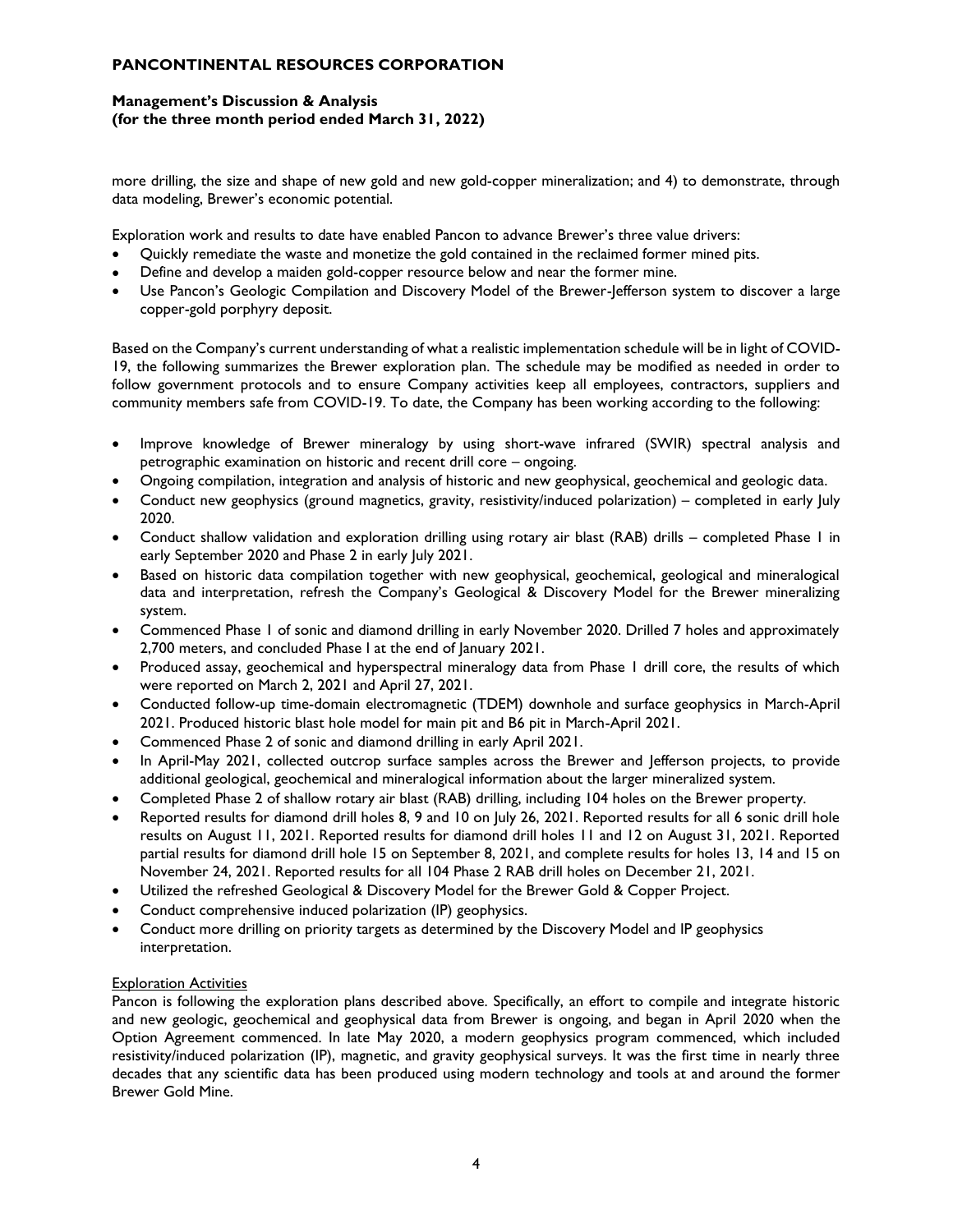## **Management's Discussion & Analysis (for the three month period ended March 31, 2022)**

Pancon's geophysics work had two strategic objectives: (i) to better understand the local geology within the regional context; and (ii) to help locate gold and gold-copper targets with the ultimate goal of identifying one or more new potential gold and gold-copper deposits. Pancon's initial phase of geophysical surveys at the Brewer-Jefferson areasof-interest ("AOI"), conducted between May 18, 2020 to July 1, 2020, included:

- Resistivity/IP: for detecting variation in alteration mineral assemblages (especially sulfides) and rock types down to approximately 225 meter depths;
- Ground magnetics: for mapping local variations in magnetic intensity related to rock types, structure, alteration and mineralization; and
- Gravity: for mapping density contrasts related to rock types, alteration and mineralization.

As a result, Pancon identified multiple, locally coincident IP chargeability, resistivity, gravity and magnetic anomalies – and new drill targets – below and adjacent to the former main pit and to the west and south. This prospective zone covers much of the 1,000-acre Brewer property and extends in multiple directions onto the surrounding 1,500 acre Jefferson Project land position.

Pancon's spectral analysis of all rotary-air-blast (RAB) samples shows minerals commonly associated and zoned with respect to gold-copper mineralization contained within Brewer's alteration lithocap and include: pyrophyllite, topaz, alunite, and kaolinite group minerals.

In early November 2020, Pancon launched the first phase of the Company's maiden diamond drill program, that largely aimed to test coincident geochemical, geophysical and geological targets with hole locations, angles and depths informed by the Company's compilation of historic data together with its own recently produced data.

In late January 2021, Pancon completed Phase I, in which 2,692 meters were drilled in seven holes, two of which included both sonic and diamond drilling. Holes 4 and 5 intersected lithologies typical of highly mineralized zones in the historic mine and core.

In early March 2021, Pancon reported partial results from three holes, confirming significant continuity of gold mineralization below the former Brewer mine. The Company reported complete results (gold assays and multielement geochemistry) for Hole 2 and partial results (gold assays) for Holes 4 and 5, out of the total 7 holes drilled in Phase I. Highlights included:

- Hole 5, from 56 meters' vertical depth (immediately below the bottom of the former mine), intersected 181.6 meters of 1.24 g/t gold, including: 152 meters of 1.4 g/t gold; 75 meters of 2.14 g/t gold; 24.2 meters of 4.26 g/t gold; and 3 meters of 24.3 g/t gold.
- Hole 4, located 110 meters due south of Hole 5, from 66.4 meters' vertical depth (about 10 meters below the bottom of the former mine), intersected 115.6 meters of 0.91 g/t gold, including: 71 meters of 1.24 g/t gold; 15.5 meters of 2.35 g/t gold; and 3.45 meters of 5.29 g/t gold.
- In Hole 5, Pancon geologists identified five sightings of visible gold in three different locations.
- In Hole 5, 144 out of the 146 samples contain detectable gold, with the lowest detectable gold sample value being 0.034 g/t gold and the highest being 30.2 g/t gold.
- In Hole 4, 341 out of the 373 samples contain detectable gold, with the lowest detectable gold sample value being 0.025 g/t gold and the highest being 6.53 g/t gold.
- In Hole 2, all 219 samples contain detectable gold, with the lowest sample value being 0.012 g/t gold and the highest being 2.05 g/t gold.

In late April 2021, Pancon reported complete gold assay and multi-element geochemistry results for diamond holes 1 through 5, among the total 7 diamond and 2 sonic holes drilled in Phase 1. Highlights included:

• Hole 4 returned 7.6 m of 0.97% Cu and 2.96 g/t Au, from 161.4 m to 169.0 m vertical depth.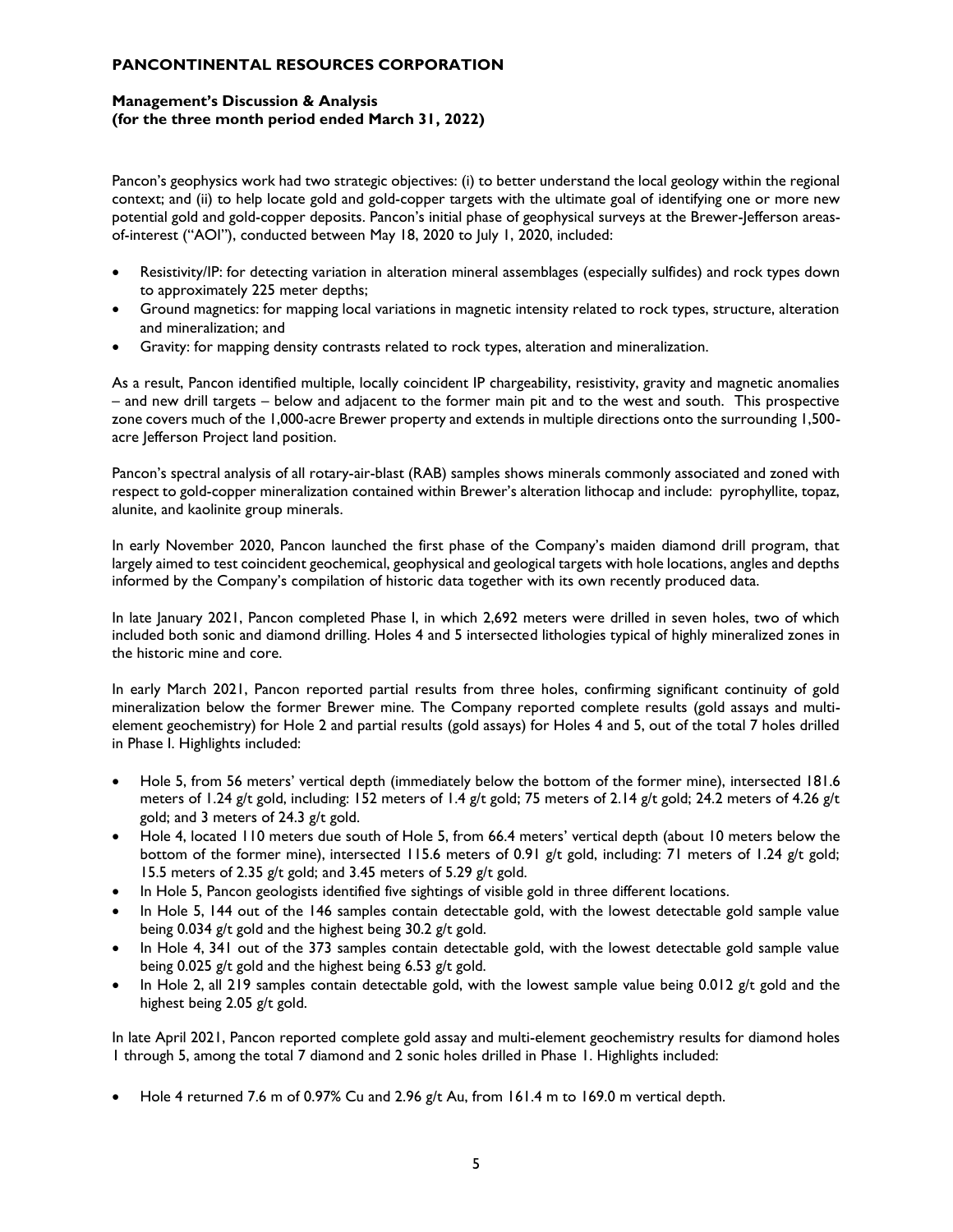## **Management's Discussion & Analysis (for the three month period ended March 31, 2022)**

- Hole 5 returned 7.6 m of 0.95% Cu and 1.11 g/t Au, from 190.9 m to 198.5 m vertical depth.
- Hole 4, in terms of copper values as they correlate to gold values, returned 115.6 m of 0.17% Cu, including: 71 m of 0.24% Cu; 15.5 m of 0.45% Cu; and 3.45 m of 1.17% Cu.
	- $\circ$  On a gold equivalent basis, Hole 4 returned 115.6 m of 1.19 g/t AuEq, including: 71 m of 1.64 g/t AuEq; 15.5 m of 3.10 g/t AuEq; and 3.45 m of 7.24 g/t AuEq.
- Hole 5, in terms of copper values as they correlate to gold values, returned 181.6 m of 0.26% Cu, including 24.2 m of 0.41% Cu.
	- $\circ$  On a gold equivalent basis, Hole 5 returned 181.6 m of 1.67 g/t AuEq, including: 75 m of 2.57 g/t AuEq and 24.2 m of  $4.94$  g/t AuEq.

86% of all 1,339 samples from Holes 1-5 returned detectable gold, further demonstrating widespread presence of anomalous gold across the Brewer property.

In June 2021, Pancon reported gold assay and multi-element geochemistry results for the final two sonic and two diamond drill holes drilled in Phase 1. Highlights included:

- First two sonic holes through the backfill waste material and former mined pit floor bedrock produced 242 large samples averaging about 35 kilograms per sample.
- One pit floor bedrock sonic sample contains 9.81 g/t Au; one backfill waste sample contains 5.67 g/t Au.
- Average gold value of all 242 sonic samples is 0.37 g/t Au; average value of all samples excluding the surface clay cap and pit floor bedrock is 0.34 g/t Au.
- All sonic samples but one contain detectable gold (>0.025g/t Au); 30 samples contain >0.5 g/t Au and 11 samples contain >1 g/t Au.

In July 2021, Pancon reported gold and multielement geochemistry results for the first three diamond drill holes in Phase 2. Highlights included:

- Hole 8 intersected 106.5 m of 1.07 g/t Au, 0.26% Cu and 1.49 g/t AuEq, including:
	- $\circ$  45.23 m of 2.03 g/t Au, 0.52% Cu and 2.87 g/t AuEq; and
	- 8.23 m of 5.04 g/t Au, 1.43% Cu and 7.34 g/t AuEq.
- Hole 9 intersected 15.95 m of 1.09 g/t, 0.22% Cu and 1.44 g/t AuEq.
- Hole 10 intersected 11.90 m of 2.22 g/t Au, 0.07% Cu and 2.33 g/t AuEq.

In August 2021, Pancon reported results for an additional four sonic drill holes (B21S-003 to B21S-006), and analysis for all six sonic drill holes in the reclaimed backfill waste material as part of Phases 1 and 2. Highlights included:

- Hole 11 intersected 25.2 m of 0.96 g/t Au, 0.21% Cu and 1.31 g/t AuEq, including:
	- $\circ$  5.6 m of 1.73 g/t Au, 0.42% Cu and 2.41 g/t AuEq; and
	- $\circ$  8.23 m of 5.04 g/t Au, 1.43% Cu and 7.34 g/t AuEq.
- Hole 12 intersected 15.5 m of 0.9  $g/t$  and 4.57 m of 2.32  $g/t$  Au.

In September 2021, Pancon reported gold and multi-element geochemistry partial results for an interval that was selected for a rush assay of hole. Highlights included:

- Hole 15 intersected 20.2 m of 2.25 g/t Au, 0.35% Cu and 2.82 g/t AuEq, including:
	- $\circ$  8.5 m of 3.32 g/t Au, 0.65% Cu and 4.38 g/t AuEq.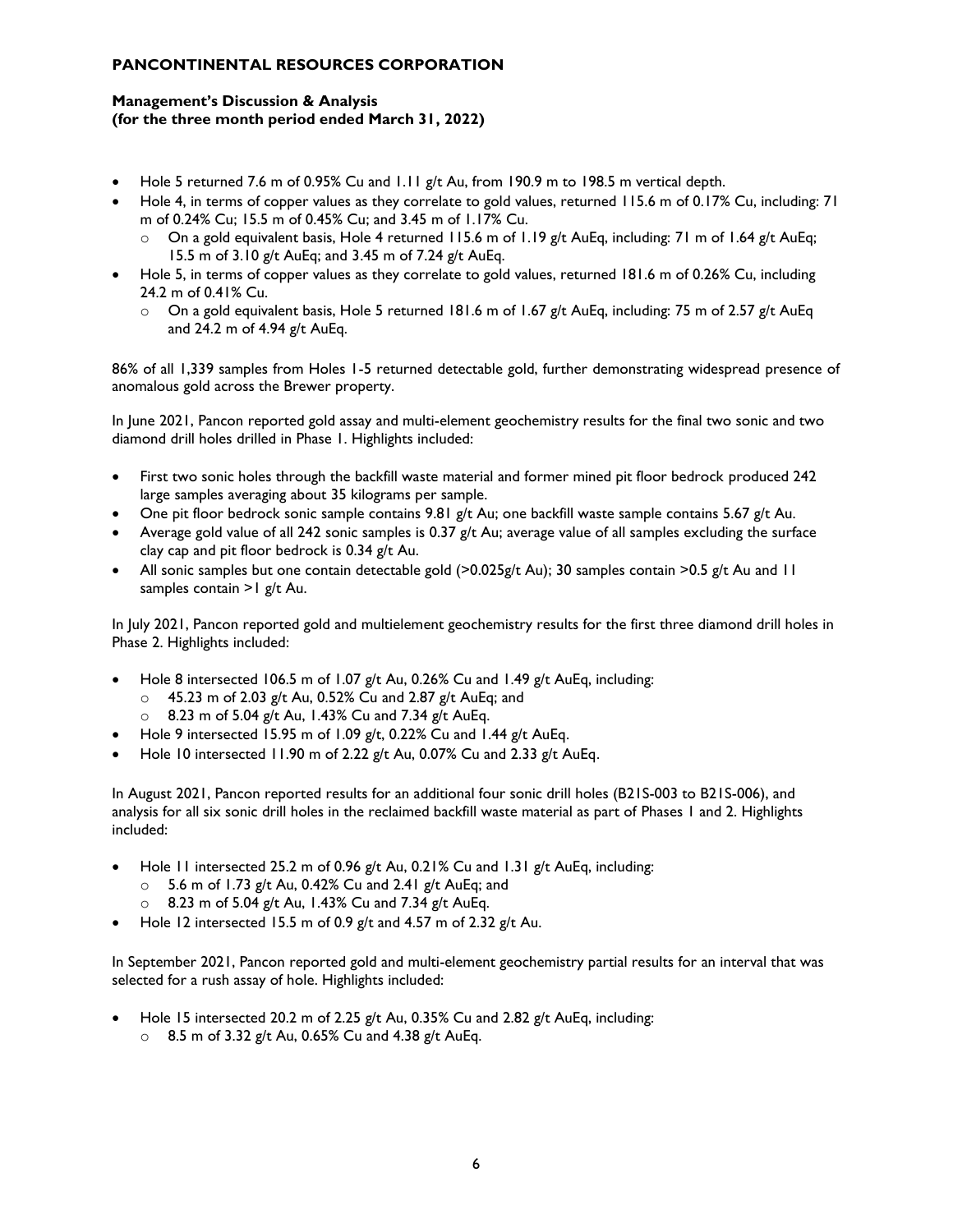## **Management's Discussion & Analysis (for the three month period ended March 31, 2022)**

In November 2021, Pancon provided full results for Holes 13, 14 and 15, including:

- Hole 15 intersected 62.4 meters of 1.03 g/t Au and 0.15% Cu, including the previously reported interval of:
	- $\degree$  20.2 meters of 2.25 g/t Au and 0.35% Cu; and,
	- $\circ$  8.50 meters of 3.32 g/t Au and 0.65% Cu.
- Hole 15 intersected an additional 19 meters of 0.31 g/t Au starting at a 4-meter vertical depth.
- Hole 14B intersected 106.6 meters of 0.31 g/t Au.
- Hole 13 interested 42.35 meters of 0.42 g/t Au, including:
	- $\circ$  7 meters of 0.60 g/t Au and 0.23% Cu.

In December 2021, Pancon provided full results for Phase 2 RAB holes. Highlights included:

- All 104 Phase 2 RAB drill holes contain detectable gold (using the laboratory's 5 ppb detection limit) and end less than 25 meters below surface.
- The average gold grade of all 1,437 RAB drill samples is nearly 100 ppb (0.1 ppm), and 87.5% of all RAB holes contain at least one sample grading higher than 50 ppb (0.05 ppm) gold.
- RAB Hole B21B-100 located ~150 meters (m) west of the former mine, intersected 21 m of 0.46 g/t Au starting at 3 m below surface:
	- $\circ$  including 6 m of 1.2 g/t Au.
- RAB Hole B21B-111 located ~300 meters west of the former mine, intersected 13.7 m of 0.59 g/t Au starting at 6 m below surface;
	- $\circ$  including 6 m of 1.0 g/t Au.
- RAB Hole B21B-153 located ~100 meters south of the former mine, intersected 7.6 m of 0.69 g/t Au starting at 16.7 m below surface;
	- $\circ$  including 3 m of 0.90 g/t Au.
- RAB Hole B21B-175 located immediately east of the former main pit (and immediately west of the former ancillary B6 pit), intersected 10.7 m of 0.47 g/t Au, including;  $\circ$  3 m of 0.90 g/t Au.
- Hole B21C-016 located 350 meters north-northwest of the former mine, remained within a package of strongly altered volcanic rocks for 380 meters.

In February 2022, Pancon released its updated Geologic Compilation and Discovery Model that systematically explains the location of Brewer breccia and gold-copper mineralization, and a viable exploration model that guides next steps of the program. The Model targets additional breccia-hosted mineralization and associated high-grade feeder zones, potentially located below and to the north and west of the former mine, as well as a newly identified breccia target south-southwest of the former mine. The Model identifies four new target areas:

- beneath the former mine, to follow up on the success of core Holes 4, 5 and 8;
- south-southwest of the former mine beneath the former waste dump, to test the new breccia target encountered in core Hole 15;
- west of the former mine where the former heap leach pads were located, to test the western plunge of the known Brewer breccia; and
- north-northwest of the former mine at depth, to follow up on the broad zones of favorable alteration in core Holes 7 and 16.

## **JEFFERSON GOLD PROJECT – SOUTH CAROLINA, UNITED STATES**

## Property Description

Pancon has a 100% interest in the Jefferson Gold Project ("Jefferson" or the "Jefferson Project"), which is an exploration-stage gold project located on the prolific and underexplored Carolina Slate Belt in Chesterfield County, South Carolina, U.S.A, within one of the most historically significant gold trends in the United States. The Jefferson Project nearly completely surrounds the Company's Brewer Project and extends along a northeast-striking structural trend of hydrothermal alteration and gold mineralization extending from the former Brewer Gold Mine. It contains multiple drill targets within a mineralized trend based on historic exploration.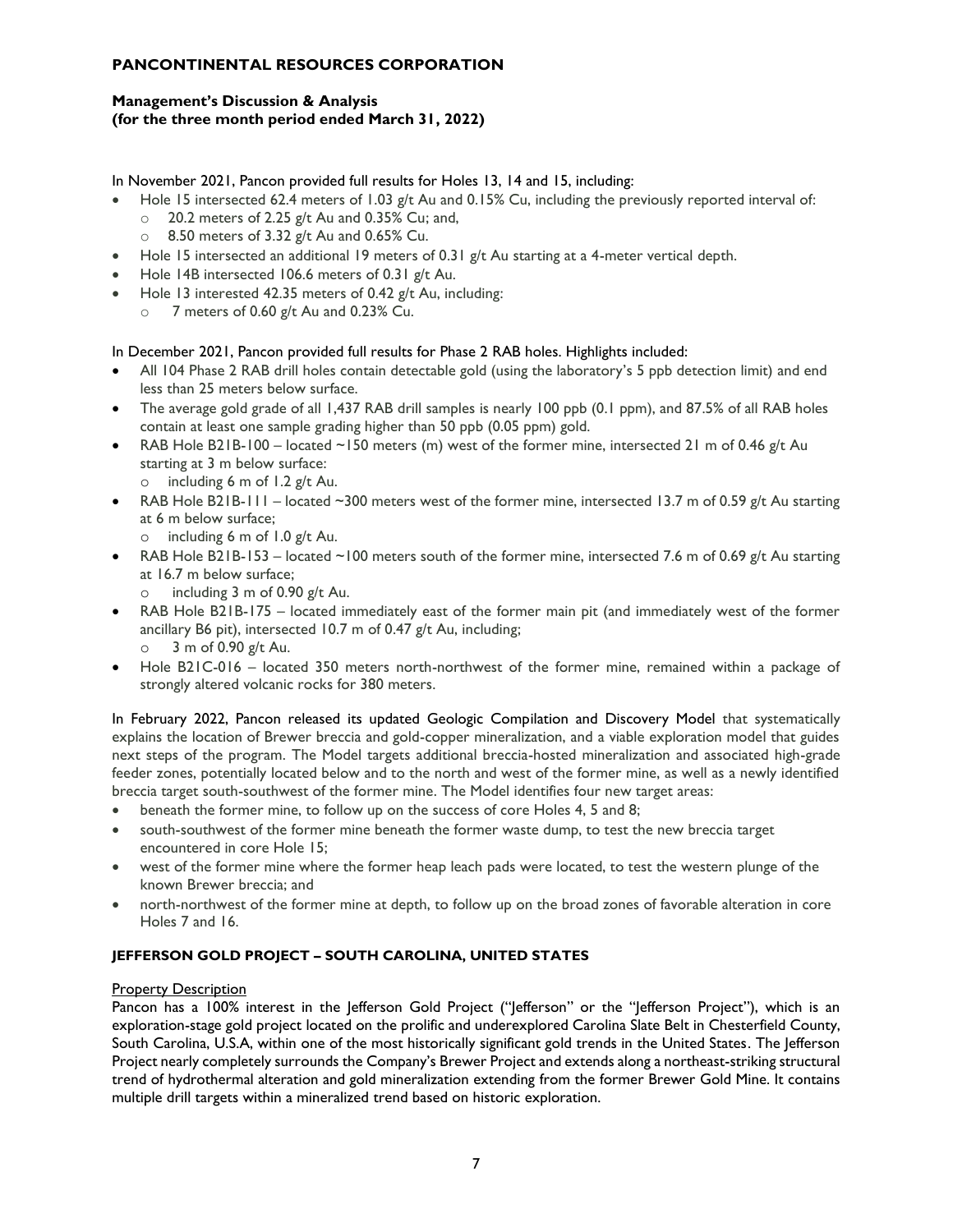## **Management's Discussion & Analysis (for the three month period ended March 31, 2022)**

Jefferson is currently comprised of approximately 1,989 acres (805 hectares) under fifteen leases acquired from private landowners, who own the surface and sub-surface mineral rights. Jefferson lease payments for 2022 is US \$215,845. In addition, the Company has secured a right of first refusal to purchase, lease or explore/mine an additional property, which encompasses approximately 52 acres (21 hectares).

The fifteen leases range in expiration from 2022 to 2031 and the Company has the right to acquire a 100% interest in thirteen of the leases and also holds a right of first refusal to acquire a 100% interest in one lease. Five of the lease agreements include a production royalty ranging from 1.5% to 3.5%. The royalty is payable to the landowner who owns the property from which minerals are produced. Two leases provide for advanced royalty payments, which are made in lieu of lease rental payments. Advance royalty payments are non-refundable and will be credited towards the royalty payable from production.

### **Exploration Plans**

Given that the Jefferson Project nearly completely surrounds the Brewer property and that alteration related to the Brewer gold-copper mineralized system extends beyond the Brewer property boundary in all directions, Pancon treats its exploration of Jefferson as part and parcel of the Company's exploration of Brewer. Therefore, the geophysics program conducted in May-June 2020, and the ongoing mapping and surface and soil sampling that began in April 2021, covered land across both the Jefferson and Brewer projects. In addition, the Company's evolving geological model for Brewer invariably incorporates historic and recently produced geological, geophysical, mineralogical and geochemical data on the Jefferson Project.

### **QUALIFIED PERSON**

Since September 8, 2021, Pancon's Qualified Person ("QP") for the Brewer and Jefferson Projects, and for verifying all related technical data presented in the MD&A, has been and is Patrick Quigley, MSc, CPG-12116, a QP under National Instrument 43-101 "Standards of Disclosure For Mineral Projects." Patrick serves as Pancon's Senior Geologist and Exploration Manager. Prior to September 8, 2021, both Richard "Criss" Capps, PhD, CPG, and Mr. Tom Quigley, MSc, CPG, served as temporary QPs for the Company.

## **INVESTMENT IN VOLTAGE METALS**

On June 20, 2020, the Company entered into an agreement (the "Purchase Agreement") with Voltage Metals Inc., formerly, Tempus Resources Inc. ("Voltage Inc."), a private company, pursuant to which Voltage Inc. obtained the right ("Option") to acquire up to a 100% interest in the Company's four mineral projects, St. Laurent, Montcalm, Nova and Gambler (the "Projects"), located in Ontario, Canada.

In December 2021, Voltage Inc. acquired all of the Company's interest in the Projects and completed the exercise of the Option, having:

- a) Paid an aggregate of \$1,000,000:
- b) Issued 1,000,000 common shares (the "Voltage Inc. Shares") in the share capital of Voltage Inc. to the Company on March 29, 2021.

On March 11, 2022, Mansa Exploration Inc. acquired Voltage Metals Inc. and changed its name to Voltage Metals Corp. ("Voltage Corp."). The Voltage Inc. Shares were then exchanged for 1,269,841 Voltage Corp. common shares (the "Voltage Corp. Shares"). Voltage Corp. was then listed for trading on the Canadian Securities Exchange ("CSE") on March 18, 2022 (the "Voltage Listing Date"). The ability of the Company to sell or transfer any part of the Voltage Corp. Shares is limited by the following:

• firstly, the CSE policy, whereby 20% of the Voltage Corp. Shares were released on March 11, 2022 and the remainder shall be released in four (4) equal quarterly instalments, ending on March 11, 2023: and,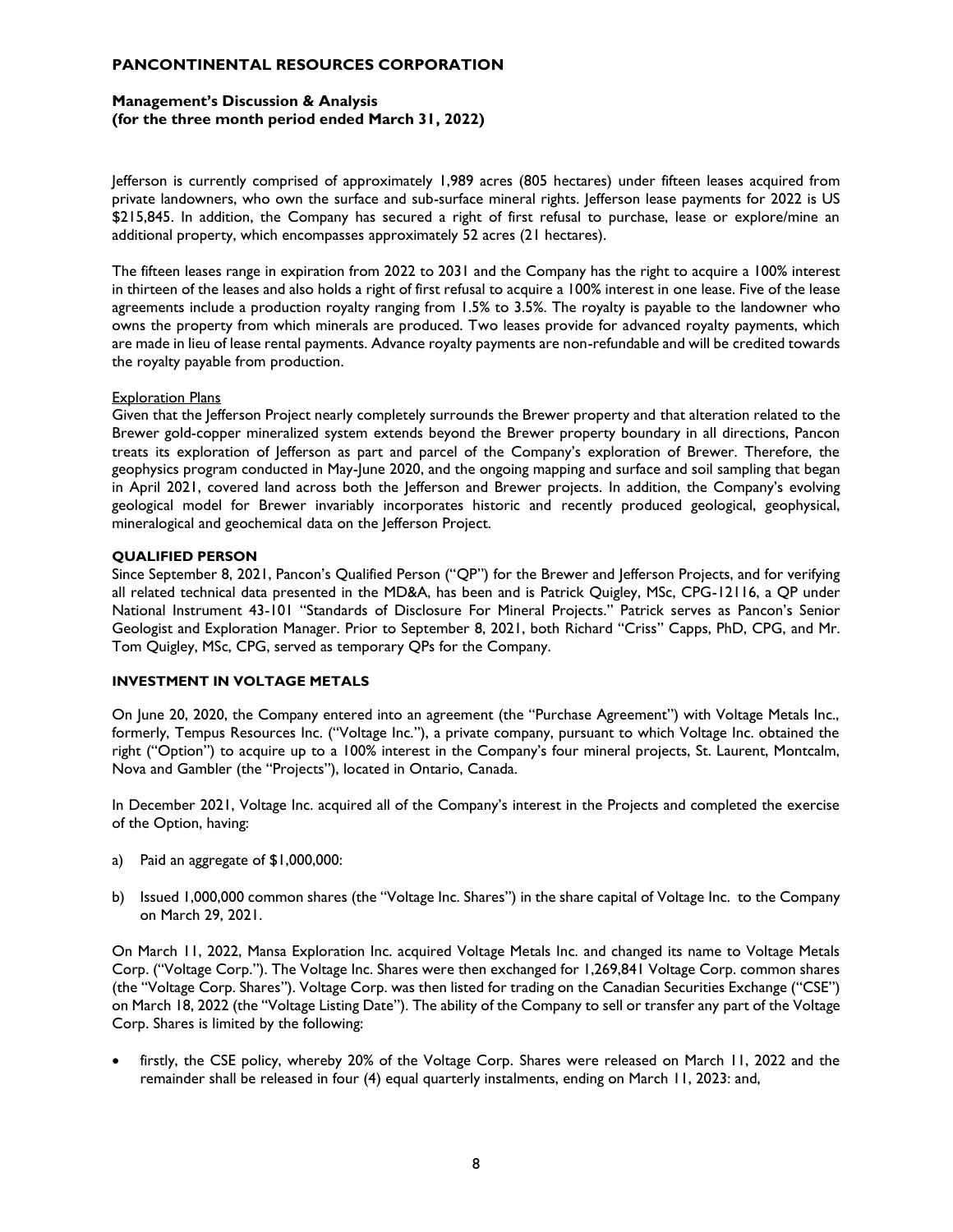## **Management's Discussion & Analysis (for the three month period ended March 31, 2022)**

• secondly, in accordance with the Purchase Agreement, whereby beginning on the Voltage Listing Date, 50% of the Voltage Corp Shares are subject to a trading restriction of four months and 50% are subject to a trading restriction of eight months.

In 2021, the initial value placed on the Voltage Shares was \$50,000. As at March 31, 2022, the total value of the Voltage Corp. Shares was \$241,270, resulting in an unrealized gain of \$191,270. The unrealized gain is comprised of: \$190,476 attributable to the share exchange; and, \$50,794 due to a change in their fair value. The Voltage Corp. Shares are considered to be a Level 1 financial instrument and any resulting gain or loss in their fair value will be recognized through profit or loss. On April 12, 2022, a Company director became a member of Voltage Corp's board of directors.

#### **INVESTMENT IN TORTUGA RESOURCES INC.**

Pursuant to an equity offering by Tortuga Resources Inc. ("Tortuga") in 2014, Pancon acquired 666,667 common shares for US \$200,000 (CDN \$220,760). Tortuga is a private company engaged in the acquisition, exploration and development of oil and gas properties. The investment was made to gain exposure to a gas exploration opportunity in the United States. Pancon is not involved in the management of Tortuga and relies on Tortuga for advising the Company of its future plans. In 2015, the Company lowered its outlook for recovering its investment in Tortuga and wrote down its investment to a nominal value.

### **GROSS OVERRIDING ROYALTY**

#### **Australia**

On February 8, 2007, the Company formed a joint venture (the "Joint Venture") with Enova Mining Limited (formerly, Crossland Strategic Metals Limited) ("Enova") and subsequently earned a 50% interest in a number of Australian properties prospective for rare earth elements ("REE") and uranium. On November 26, 2015 (the "Effective Date") the Company completed the sale of its entire interest in the Joint Venture to Essential Mining Resources Pty Ltd. ("EMR") and retained a gross overriding royalty ("GOR") of one percent (1%) on sales of production from 100% of the Joint Venture properties (the "Former JV Properties"). During 2017, EMR merged with Enova.

An annual non-refundable advanced royalty payment of AUS \$2,311, is due on each anniversary of the Effective Date, subject to adjustment for the number of Former JV Properties retained and their size. To date, the Company has received advanced royalty payments totalling AUS \$91,335. In December 2021, Enova advised the Company that it overreported the advance royalty for the two previous years resulting in the overpayment of the advanced royalties by AUS \$220. In December 2021, Enova reported that its holdings in the Former JV Properties consist of five (5) Charley Creek tenements, comprising 155 sub-blocks.

Advance royalty payments are to be deducted from gross overriding royalties on future production. The Company has not been advised if and when production is expected to begin.

## **INVESTOR RELATIONS AND CORPORATE DEVELOPMENT**

On July 1, 2018, Pancon retained the services of Jeanny So Consulting to assist the Company in its investor relations and corporate development activities. The agreement has been extended until June 30, 2022. Compensation consists of stock options and a \$6,000 monthly fee. The stock options vest in quarterly instalments from the date of grant.

In April 2021, Pancon retained the services of Red Cloud Financial Services Inc. ("Red Cloud") to provide investor marketing services for a fee of \$10,000 per month. The agreement was terminated in May 2022.

In October 2021, Pancon retained Red Cloud to provide market stabilization and liquidity services for a monthly fee of \$5,000. The agreement was terminated in May 2022.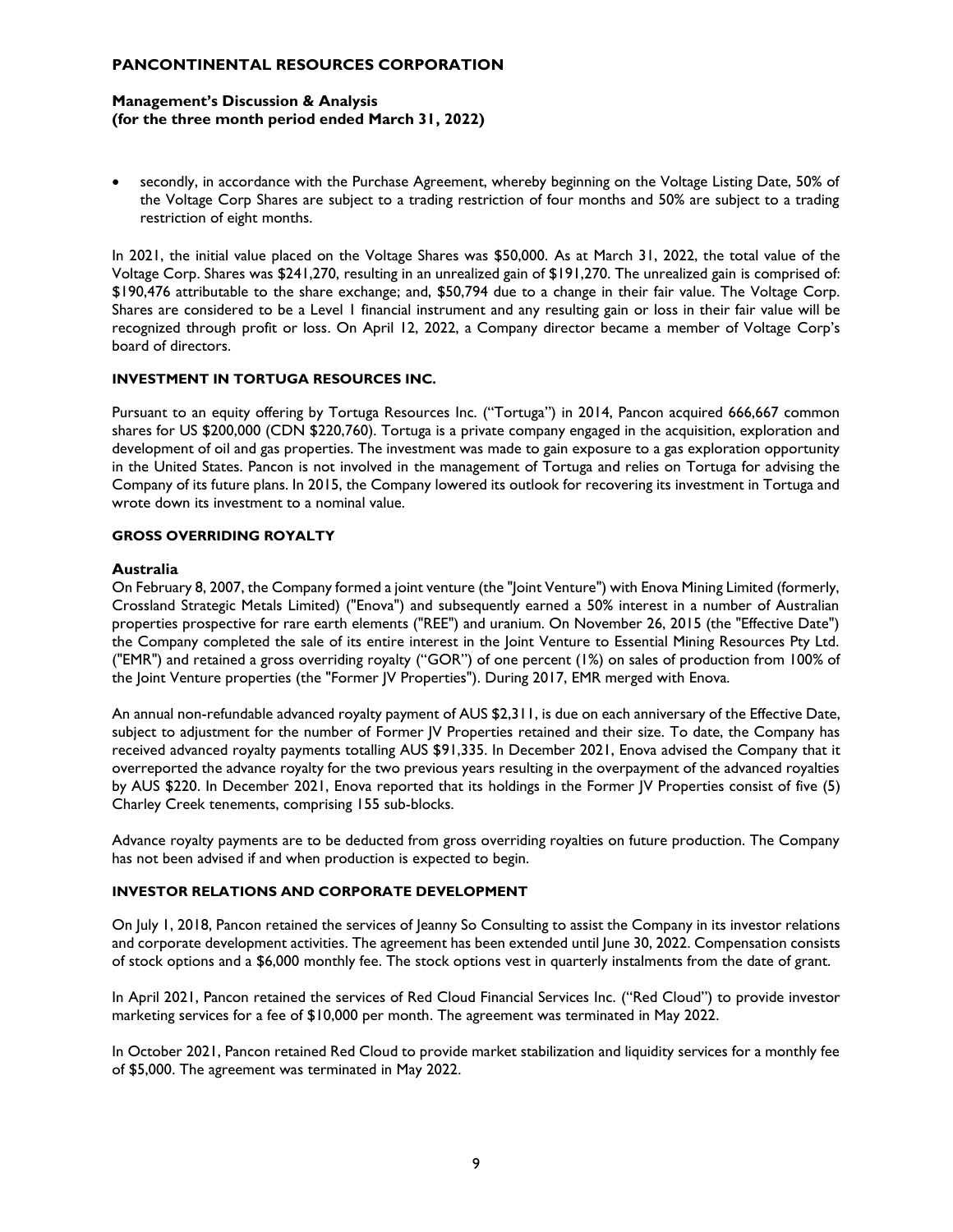## **Management's Discussion & Analysis (for the three month period ended March 31, 2022)**

## **SUMMARY OF QUARTERLY RESULTS**

|                    |                    | Corporate<br>and<br>administrative | Exploration<br>and<br>evaluation | Exploration<br>and<br>evaluation<br>recovery | Unrealized<br>Gain on<br>Investments | Net loss  | Net loss<br>per share |
|--------------------|--------------------|------------------------------------|----------------------------------|----------------------------------------------|--------------------------------------|-----------|-----------------------|
| <b>Fiscal 2022</b> |                    | \$                                 | \$                               | \$                                           | \$                                   | \$        | \$                    |
| QI                 | March 31           | 222,966                            | 343.307                          |                                              | (191, 270)                           | 386,703   | 0.002                 |
|                    | <b>Fiscal 2021</b> |                                    |                                  |                                              |                                      |           |                       |
| Q <sub>4</sub>     | December 31        | 504.677                            | 419,232                          | (250,000)                                    |                                      | 1,007,849 | 0.003                 |
| Q <sub>3</sub>     | September 30       | 238,721                            | 759,138                          | (300,000)                                    |                                      | 710.839   | 0.003                 |
| Q <sub>2</sub>     | lune 30            | 598,972                            | 1.051.000                        |                                              |                                      | 1.694.114 | 0.007                 |
| QI                 | March 31           | 223.477                            | 947,328                          | (300,000)                                    |                                      | 919,520   | 0.004                 |
| <b>Fiscal 2020</b> |                    |                                    |                                  |                                              |                                      |           |                       |
| Q <sub>4</sub>     | December 31        | 246.191                            | 847,510                          |                                              |                                      | 1,178,261 | 0.005                 |
| Q <sub>3</sub>     | September 30       | 176.405                            | 342.491                          | (100,000)                                    |                                      | 919,008   | 0.004                 |
| Q <sub>2</sub>     | June 30            | 134,894                            | 417,689                          | (50,000)                                     |                                      | 527,019   | 0.003                 |

For 2021, fluctuations in quarterly results were influenced by the amount of: (1) corporate and administrative expenses, which were impacted by - the Company's annual shareholder meeting in Q2 - increased compensation for the Company's Chief Executive Officer, beginning in Q2 - marketing and corporate development activities in each quarter - and, annual audit and tax services fees in Q4; (2) exploration and evaluation expenditures related to the Company's Brewer and Jefferson Projects; (3) proceeds realized from the sale of the Company's Canadian mineral projects; (4) and, share-based payment valuations attributable to the grant of stock options in Q4.

For 2020, fluctuations in quarterly results were influenced by the amount of: (1) corporate and administrative expenses, which were impacted by - financing activities and marketing and corporate development activities in Q3 and Q4 - the Company's new exchange listing on the United States OTCQB Venture Market in Q3 - the Company's annual shareholder meeting in  $Q3$  - and, annual audit and tax services fees in  $Q4$ ; (2) exploration and evaluation expenditures related to the Company's Brewer and Jefferson Projects; (3) proceeds realized from the impending sale of the Company's Canadian mineral projects; (4) share-based payment valuations attributable to the grant of stock options in Q3; and, (5) unfavourable fluctuations in the U.S. dollar in Q3 and Q4.

## **RESULTS OF OPERATIONS**

The net loss for the first quarter of 2022 was \$386,703 versus a net loss of \$919,520 for the comparable quarter of 2021, representing a decrease of \$532,817. The decrease in the loss was primarily attributable to: an unrealized gain on the Company's shareholdings in Voltage Metals Corp. of \$191,270 (2021 - \$nil); and, lower exploration and evaluation expenditures (2022 - \$343,307 vs 2021 - \$947,328), as the Company focused its efforts on geophysics and data compilation and analysis at its Brewer Project and maintaining its Jefferson Project leases.

Corporate and administrative expenditures (2021 - \$222,966 vs 2021 - \$223,477) were relatively unchanged. Management fees increased, due to higher compensation for the services of the Company's Chief Executive Officer's and Chief Financial Officer. The increase in management fees was offset by the decrease in shareholder relations and promotion costs, as the Company reduced its marketing campaigns. Consulting fees and salary and benefit costs represent costs for technical advisory and administrative services. Professional fees reflect costs for legal services. The remainder of the corporate and administrative expenses were relatively consistent with the comparative period.

Share-based payments (2022 - \$10,291 vs 2021 - \$35,330) represents the fair value attributed to stock options. The foreign exchange loss of \$1,409 (2021 - \$15,012) resulted from unfavourable fluctuations in the United States dollar.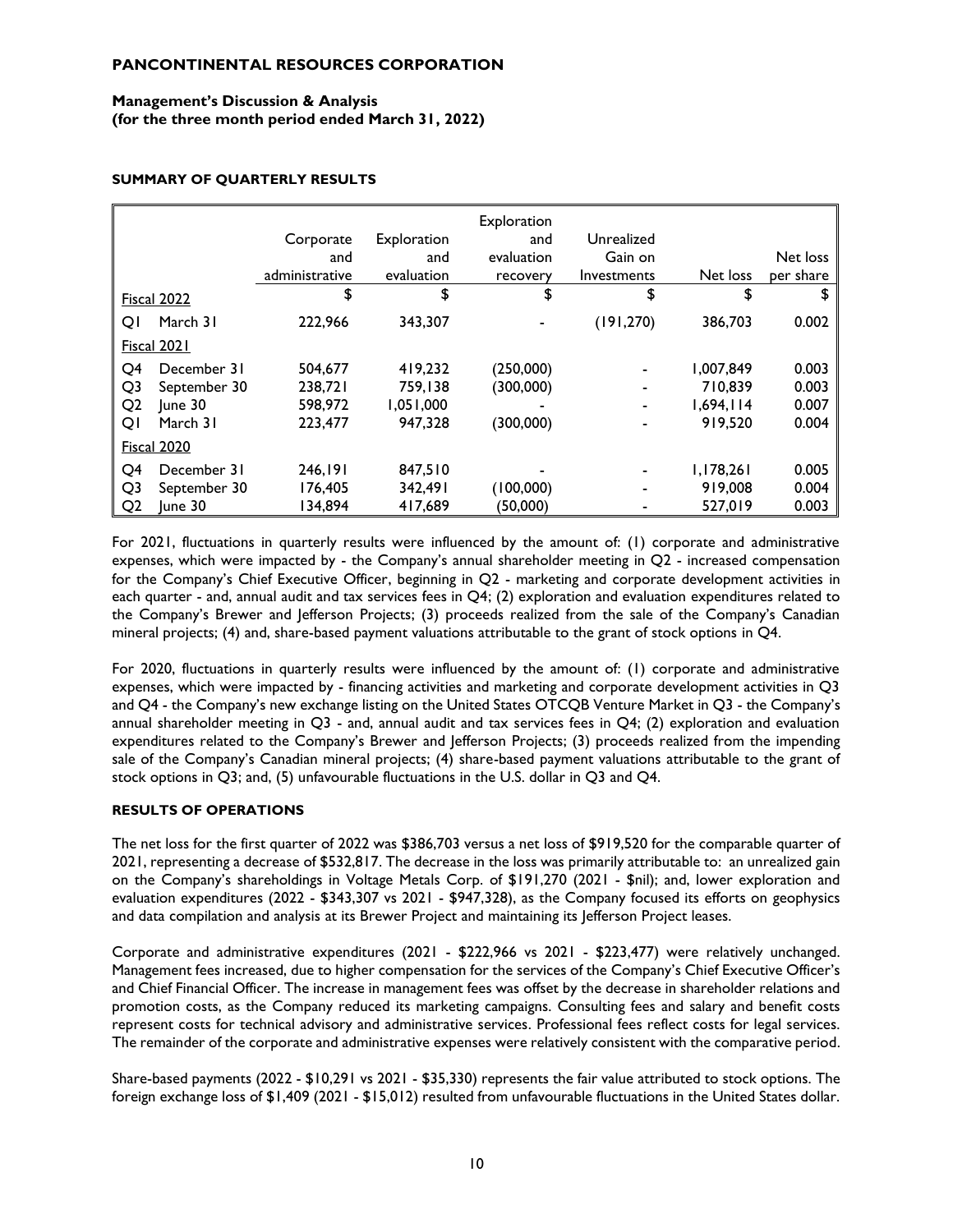## **Management's Discussion & Analysis (for the three month period ended March 31, 2022)**

### **LIQUIDITY AND CAPITAL RESOURCES**

### *Cash flows*

Operating activity cash flows for the current three-month period of 2022 were impacted by the unrealized gain attributable to the 1,269,841 Voltage Corp. Shares. Foreign exchange references are related to the Companies exposure to the United States dollar.

Financing activity for the current thee-month period of 2022 reflects the receipt of \$14,500 from the exercise of 200,000 stock options.

#### *Working capital*

As at March 31, 2022, Pancon had cash of \$148,739 and working capital of \$149,388. The Company's cash is held on deposit at Canadian and United States banking institutions. Sales tax receivables represents amounts to be refunded by the Canadian government. Amounts receivable consist of certain Brewer Project expenditures to be recovered. Prepaid expenses and deposits are primarily comprised of Brewer Project costs and various corporate and administrative costs. The Jefferson Project lease payments for 2022 are US \$215,845.

Pancon needs to raise additional working capital to fund its operations and exploration plans for 2022 and, subsequent to March 31, 2022, the Company began the recapitalization process by completing a private placement for gross proceeds of \$1,621,200, as further described below. In addition to this private placement, the Company anticipates that it will need to raise additional capital to fully fund its planned 2022 activities. A significant portion of Brewer and Jefferson Project expenditures are denominated in United States dollars, giving rise to market risk from changes in foreign exchange rates, which may negatively or positively impact the Company's working capital.

On April 19, 2022, the Company closed the first tranche of a "best efforts" brokered private placement for gross proceeds of \$1,245,200 by issuing 15,565,000 units at \$0.08 per unit. On May 13, 2022, the Company closed the second and final tranche of the private placement for additional gross proceeds of \$376,000 by issuing 4,700,000 units. The Company received total gross proceeds of \$1,621,200 and issued a total of 20,265,000 units. Each unit consists of one common share and one common share purchase warrant. Each unit warrant entitles the holder thereof to purchase one additional common share at an exercise price of \$0.14 for a period of 24 months from closing. In the event that the daily volume weighted average price (or closing bid price on days when there are no trades) of the common shares of the Company on the TSX Venture Exchange is at least C\$0.25 per common share for a minimum of twenty (20) consecutive trading days, the Company may provide written notice to holders of the Unit Warrants that they are required to exercise the Unit Warrants within twenty (20) days following the date of delivery of such written notice.

As consideration for the services of the broker, the Company issued 746,700 broker warrants (tranche 1 – 661,950 BWs/tranche 2 - 84,750 BWs), each with an exercise price of \$0.08. Each broker warrant entitles the holder to purchase one broker unit consisting of one common share and one share purchase warrant that entitles the holder to purchase one additional common share at an exercise price of \$0.14 for a period of 24 months from closing. In addition, the Company paid cash commissions of \$59,736.

#### **RELATED PARTY TRANSACTIONS AND BALANCES**

Consulting fees of \$6,000 (2021 - \$nil) for the current three-month period were paid to Samson Earthworks Ltd., a company controlled by Mr. Laurie Curtis, a director of the Company. Mr. Curtis was appointed a director on October 18, 2021.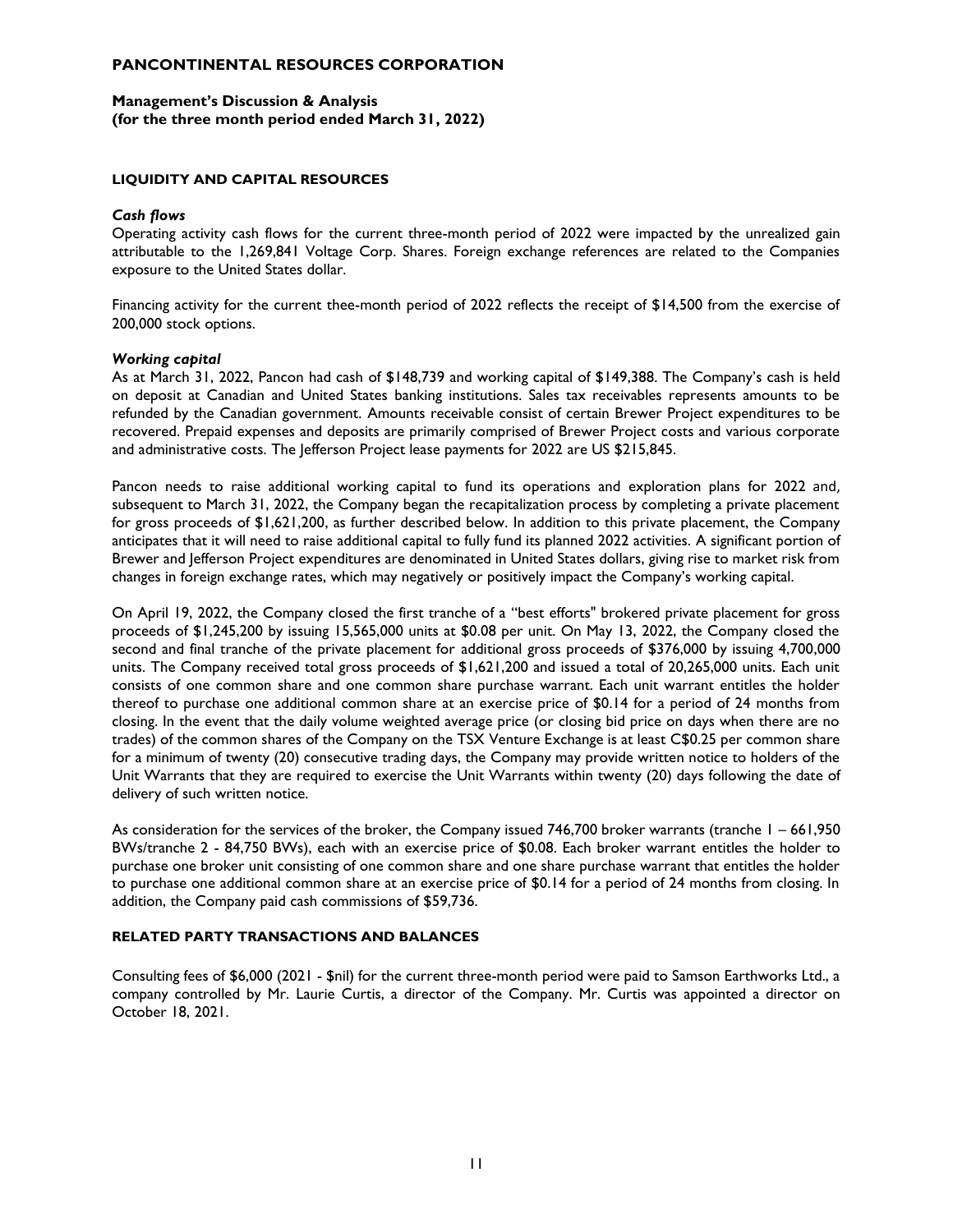## **Management's Discussion & Analysis (for the three month period ended March 31, 2022)**

Management fees of \$86,979 (2021 - \$60,480) for the current three-month period were paid or became payable as follows:

- President and Chief Executive Officer, Mr. Layton Croft \$56,979 (2021 \$37,980). Mr. Croft's annual compensation was increased to US \$180,000, effective April 1, 2021. The agreement for Mr. Croft's services is with Stakegrowth Strategic Advisory LLC., a company controlled by Mr. Croft.
- Chief Financial Officer, Mr. Mark McMurdie \$30,000 (2021 \$22,500), paid to Rustle Woods Capital Inc., a company associated with Mr. McMurdie. Mr. McMurdie's annual compensation was increased to \$120,000, effective January 1, 2022.

Share-based payments (non-cash) of \$994 (2021 - \$nil) for the current three-month period represents the fair value of stock options granted to Company directors and officers.

On April 12, 2022, a Company director provided the Company with a \$100,000 cash loan to enhance the Company's working capital. The Company repaid the cash loan plus interest of \$1,000 on May 12, 2022. The loan was unsecured.

The Company has in place a termination and change of control agreement with the Company's president and chief executive officer. The agreement provides that in the event that the officer's services are terminated by the Company, other than for cause, or there is a change in control of the Company then the officer is entitled to receive a payment equal to the sum of: two (2) years of consulting fees; any unpaid bonus; plus the average of the bonus paid to the officer over the previous two (2) year period. As a triggering event has not taken place, the value of the contingent liability as at December 31, 2021, was US \$590,000.

## **SHARE CAPITAL**

As of the date of this MD&A, Pancon has the following securities outstanding:

| <b>Security</b> | Number      |
|-----------------|-------------|
| Common shares   | 274,262,290 |
| Warrants        | 82,471,250  |
| Options         | 19,685,000  |

Subsequent to March 31, 2022, the Company issued 20,265,000 common shares and 21,011,700 unit and broker warrants, in connection to the private placements that closed on April 19, 2022 and May 13, 2022.

## **NEW ACCOUNTING POLICIES**

*For information on current and future changes in accounting policies and disclosures, please refer to Notes 4 and 5 in Pancon's unaudited interim condensed consolidated financial statements for the three-month period ended March 31, 2022.*

### **FINANCIAL INSTRUMENTS AND RISK MANAGEMENT**

*Disclosure on Pancon's financial instruments and related risks may be found in Note 18 of Pancon's unaudited interim condensed consolidated financial statements for the three- month period ended March 31, 2022.*

Pancon's exposure to liquidity risk revolves around the Company's ability to fund its Brewer and Jefferson Project obligations and exploration activities, in addition to its corporate overheads. Brewer and Jefferson Project expenditures, as well as certain corporate overheads, are denominated in United States dollars giving rise to market risk from changes in foreign exchange rates.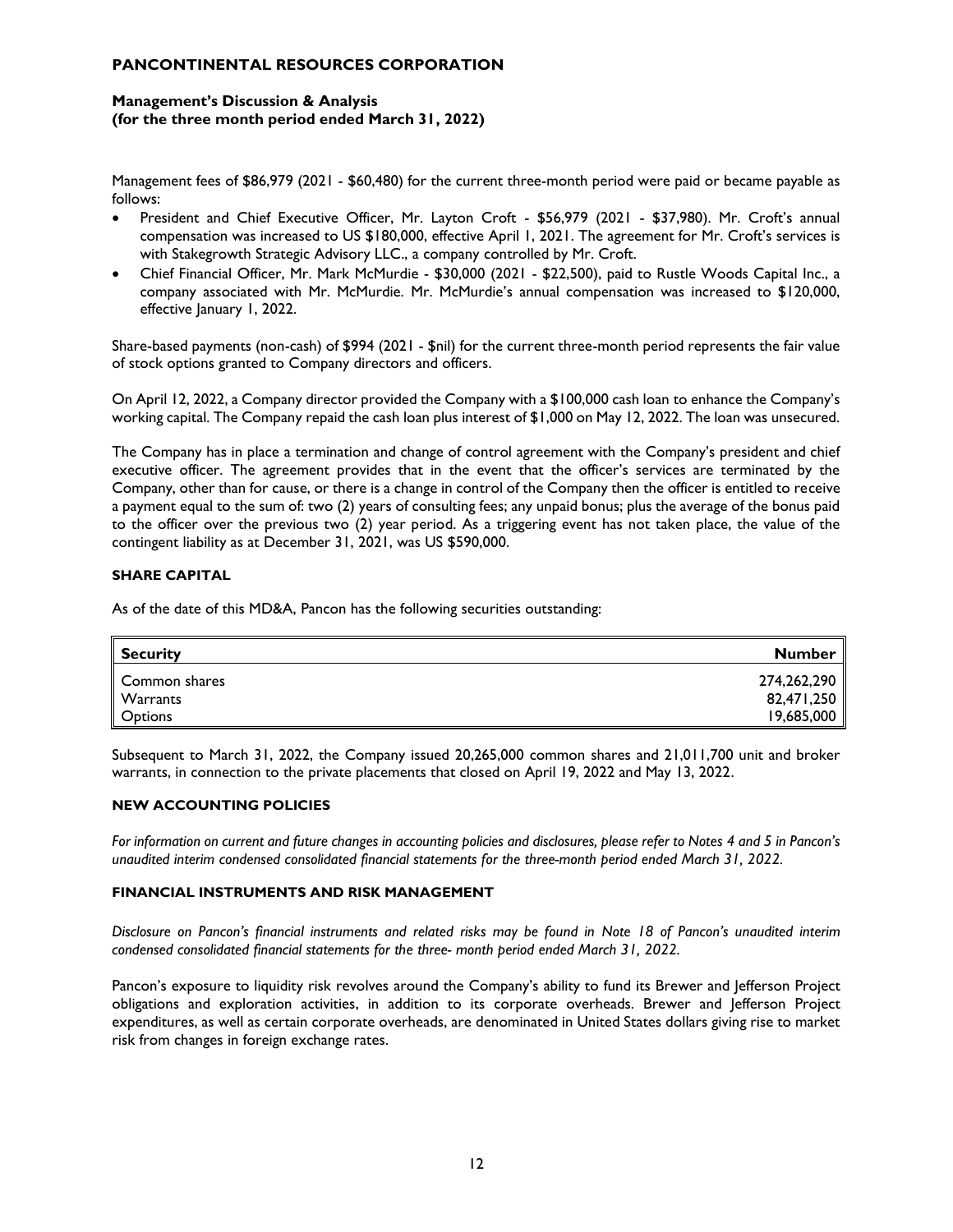## **Management's Discussion & Analysis (for the three month period ended March 31, 2022)**

The Company does not have a risk management committee or written risk management policies. The Company has not entered into any specialized financial agreements to minimize its credit or foreign currency risks. There are no off-balance sheet arrangements.

## **CAUTIONARY NOTES**

This MD&A may contain forward-looking statements relating to, but not limited to, Pancon's assumptions, estimates, expectations and statements that describe Pancon's future plans, intentions, beliefs, objectives or goals, that are subject to a number of known and unknown risks, uncertainties and other factors that may cause actual results to differ materially from those expressed or anticipated by such forward-looking statements. Statements that address activities, events or developments that the Company expects or anticipates will or may occur in the future are forward-looking statements or forward-looking information, including, but not limited to, statements preceded by, followed by or that include words such as "may", "will", "would", "could", "should", "believes", "estimates", "projects", "potential", "expects", "plans", "intends", "anticipates", "targeted", "continues", "forecasts", "designed", "goal", or the negative of those words or other similar or comparable words. Examples of such forward-looking statements, without limiting the generality of the foregoing, include:

- potential to earn or acquire an interest in Pancon's mineral properties or projects;
- ability to satisfy permitting requirements and/or complete property acquisitions/transactions;
- ability to conduct exploration work and satisfy work commitments;
- references to competitors exploration results;
- potential of exploration properties;
- establishing economic deposits or resources;
- potential for future benefits from its Australian JV Properties gross overriding royalty or investment in Voltage Metals Corp. or Tortuga Resources Inc.;
- outlook for metals and/or mining sector;
- financial or capital market conditions;
- evaluation of the potential impact of future accounting changes;
- capital requirements and ability to obtain funding;
- ability to continue as a going concern;

Known and unknown factors could cause actual results to differ materially from those projected in the forwardlooking statements and forward-looking information. Such factors include, but are not limited to:

- condition of underlying commodity markets and prices;
- ability to raise necessary capital;
- fluctuations in foreign exchange or interest rates and stock market volatility;
- receipt or retention of necessary permits or approvals;
- suspension or delays in Pancon's operations due to poor weather conditions or diseases or viruses;
- access to properties and contests over title to properties;
- obtaining exploration, environmental and mining approvals;
- timing of commencement of exploration or development activities;
- geological and exploration results and conditions;
- geological, technical, drilling and operating difficulties;
- establishment of sufficient and economic resources or reserves;
- availability and cost of contractors, equipment, supplies, labour and insurance;
- performance of Pancon's partners and their financial wherewithal;
- the speculative nature of exploration and development and investor sentiment;
- degree of support from local communities;
- competition for, among other things, capital, acquisitions of resources and/or reserves, undeveloped lands and skilled personnel;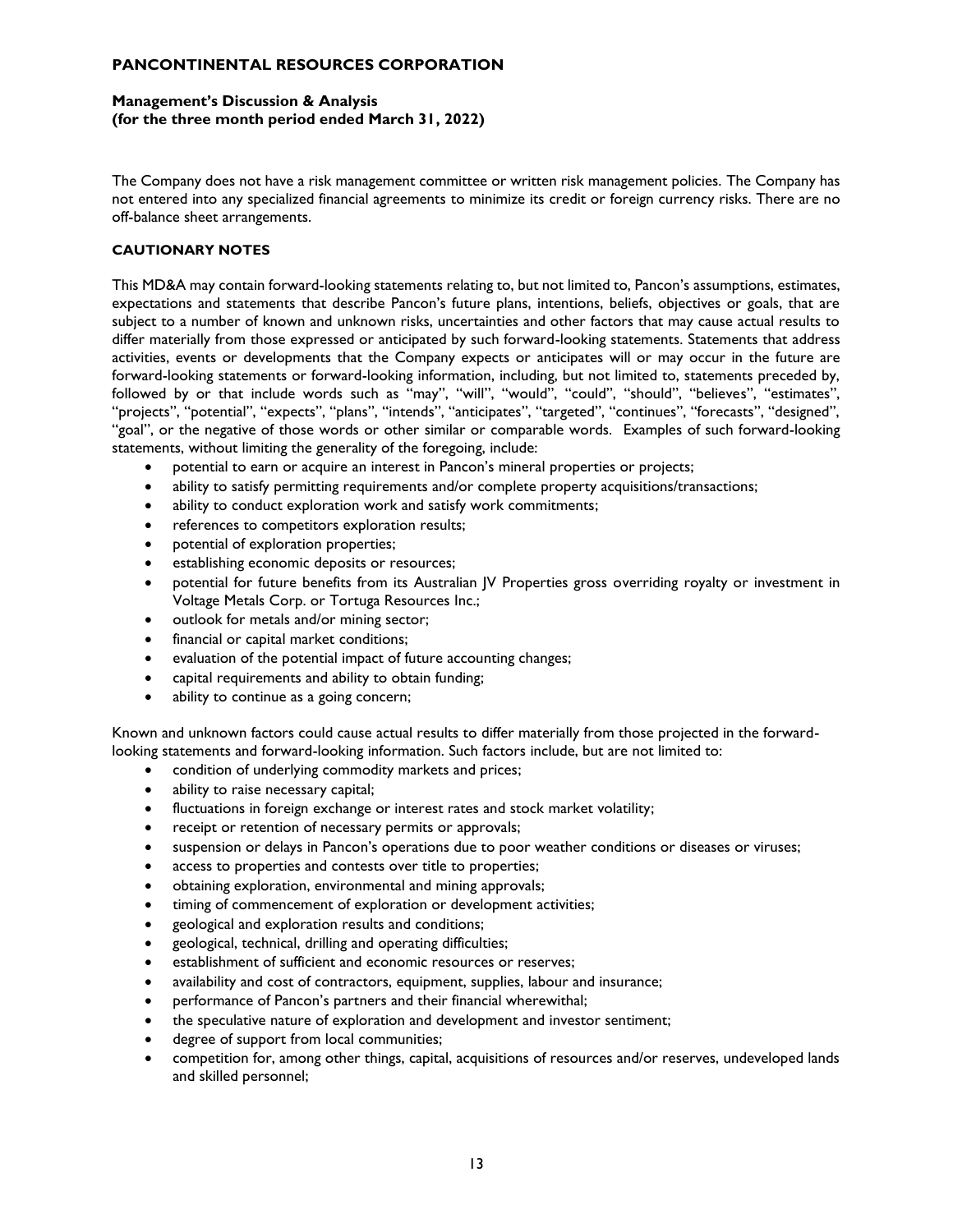## **Management's Discussion & Analysis (for the three month period ended March 31, 2022)**

- changes in national and local government legislation, taxation, controls, regulations and political or economic developments in which the Company conducts or may conduct business;
- business opportunities that may be presented to or pursued by Pancon:
- the ability to correctly value and successfully complete acquisitions;
- effectiveness of corporate and investor relations.

Although Pancon believes that the assumptions, estimates and expectations reflected in its forward-looking statements are reasonable, results may vary, and the Company cannot guarantee future results, levels of activity, performance or achievements. Readers are cautioned not to place undue reliance on these forward-looking statements due to the inherent uncertainty. Pancon disclaims any intent or obligation to update or revise any forward-looking statement, whether as a result of new information, future events or other such factors which affect this information, except as required by law.

#### **RISKS AND UNCERTAINTIES**

Pancon is in the business of exploring for minerals and, if successful, ultimately mining them. The mining sector is by its nature, cyclical, competitive and risky. Many of these risks are beyond the Company's control. Investment in the mining sector in general and the exploration sector, in particular, involves a great deal of risk and uncertainty and Pancon's common shares should be considered as a highly speculative investment. Current and potential investors should give special consideration to the risk factors involved.

#### *Acquisition risk*

Pancon uses its best judgment in the acquisition of mineral properties and, in pursuit of such opportunities, the Company may fail to select appropriate acquisition candidates or negotiate acceptable agreements, including agreements to finance the acquisition and development of the mineral properties. The Company cannot provide assurance that it can complete any acquisition that it pursues, on favourable terms, or that any acquisition will ultimately benefit the Company.

#### *Competition risk*

Pancon must compete with a number of other companies that possess greater financial and technical resources. Competition in the mining and business sectors could adversely affect the Company's ability to acquire mineral properties or projects.

#### *Conflicts of interest risk*

Certain directors and officers of Pancon, in their personal capacities or as directors or officers of other companies, are engaged or have interests in mineral exploration and development activities outside of the Company. Accordingly, exploration opportunities or prospects of which they become aware of may not necessarily be made available to the Company.

#### *Counterparty risk*

Counterparty risk is the risk that each party to a contract will not fulfill its contractual obligations. The entering into transactions or agreements exposes Pancon to this risk. All the Company's mineral projects are exposed to this risk.

#### *Dependence on directors, management and consultants/contractors*

Pancon is very dependent upon the efforts and commitment of its directors, management, partners and consultants/contractors to the extent that if the services of these parties were not available, a disruption in the Company's operations may occur.

#### *Environmental risk*

The exploration and development activities conducted on Pancon's mineral properties are subject to the environmental laws and regulations of the country in which the activities take place. Environmental legislation is evolving in a manner which will require stricter standards and enforcement, increased fines and penalties, more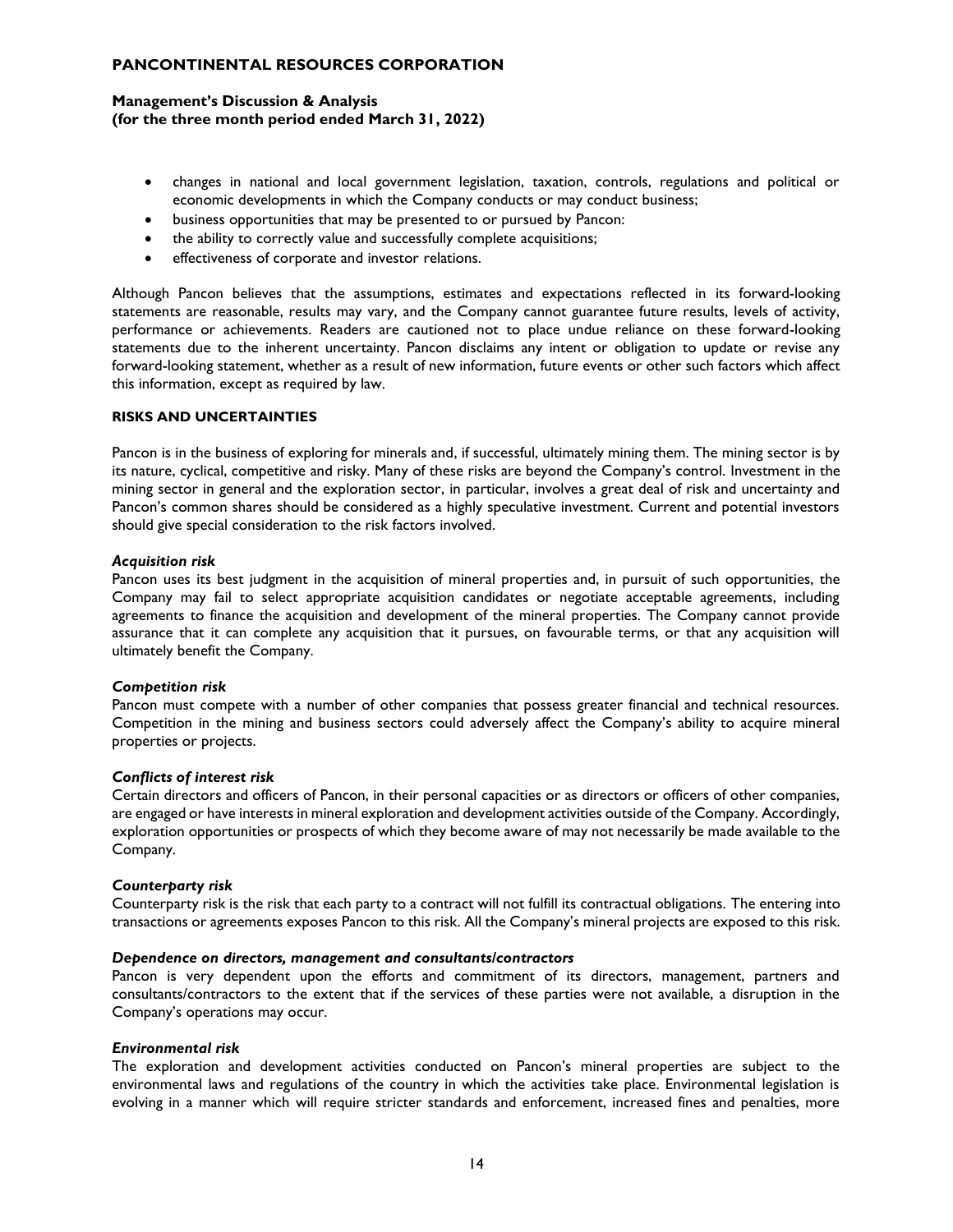## **Management's Discussion & Analysis (for the three month period ended March 31, 2022)**

stringent environmental assessments and a heightened degree of responsibility for companies and their officers, directors and employees.

Environmental laws and regulations may change at any time prior to the granting on necessary approvals. The support of local communities may be required to obtain necessary permits. Although the Company undertakes to comply with current environmental laws and regulations, there is no assurance that future changes in environmental laws or regulations will not adversely affect the Company's operations.

#### *Exploration risk*

There is no assurance that the activities of Pancon will be successful and result in economic deposits being discovered and in fact, most companies are unsuccessful due to the low probability of discovering an economic deposit. Once mineralization is discovered, it may take several years until production is possible during which time the economics of a project may change. Substantial expenditures are required to establish reserves through drilling. Pancon's ability to establish a profitable mining operation is subject to a host of variables, such as physical, technical and economic attributes of a deposit, availability of capital, cyclical nature of commodity markets and government regulations.

Exploration activities involve risks which even a combination of experience, knowledge and prudence may not be able to overcome. Exploration activities are subject to hazards which could result in injury or death, property damage, adverse environmental conditions and legal liability. Fires, power disruptions and shortages and the inability to access land or obtain suitable or adequate equipment or labour are some of the hazards and risks involved in conducting an exploration program.

#### *Financing and liquidity risk*

Pancon's ability to continue as a going concern, retain its mineral properties, finance its exploration and development activities and make acquisitions is highly dependent upon its working capital and its ability to obtain additional funds in the capital/equity markets. The Company does not have production income or a regular source of cash flow to fund its operating activities. In addition, Pancon's financial success is dependent on the extent to which it can discover mineralization in economic quantities and the economic viability of developing its properties or projects.

Pancon will require significant capital to finance its objectives and there can be no assurance that the Company will be able to raise the capital required, thus jeopardizing the Company's ability to achieve its objectives, meet its obligations or continue as a going concern. Given the nature of Pancon's operations, which consist of exploration, evaluation, development and acquisition of mineral properties or projects, the Company believes that the most meaningful financial information relates primarily to its current liquidity and solvency. There can be no assurance that the Company's directors/officers will fund the Company's working capital needs.

Failure to obtain sufficient and timely financing may result in delaying or indefinitely postponing exploration or development activities. If the Company obtains debt financing, it may expose its operations to restrictive loan and lease covenants and undertakings. If the Company obtains equity financing, existing shareholders may suffer dilution.

#### *Infrastructure risk*

Exploration and development activities depend, to one degree or another, on adequate infrastructure. Reliable roads, bridges, power sources and water supply are important determinants, which affect capital and operating costs. The lack of availability of acceptable terms or the delay in the availability of any one or more of these items could prevent or delay exploration or development of Pancon's projects. If adequate infrastructure is not available, there can be no assurance that the exploration or development of the Company's projects will be commenced or completed on a timely basis, if at all.

#### *Pandemic diseases and viruses risk*

Pancon's operations are exposed to the risk of pandemic diseases and viruses (such as COVID-19), which could have adverse economic and social impacts on global societies and in areas in which the Company operates. Such pandemics pose a threat to maintaining our operations as planned, due to shortages of workers and contractors, supply chain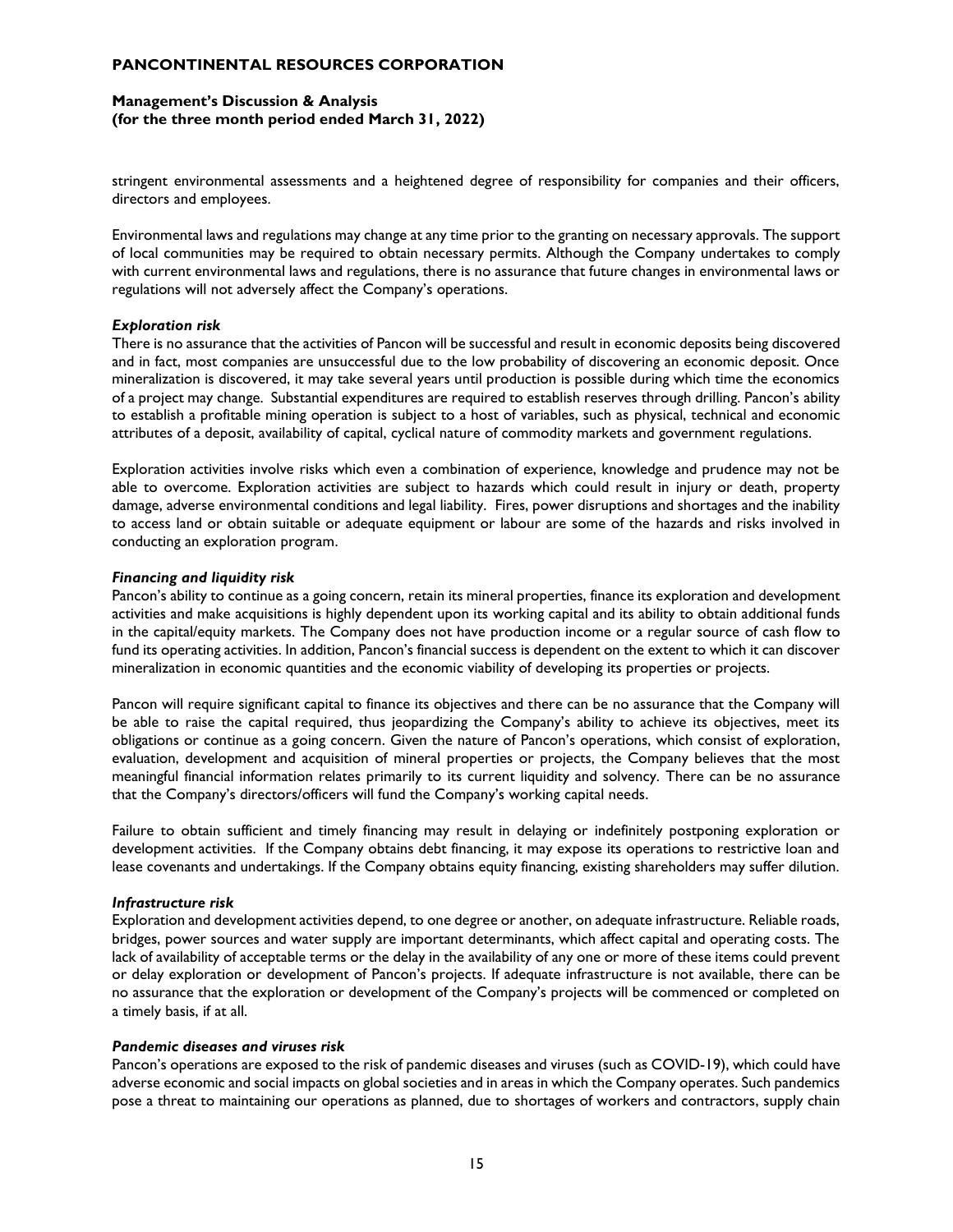## **Management's Discussion & Analysis (for the three month period ended March 31, 2022)**

disruptions, insufficient healthcare, changes in how people socialize and interact, government or regulatory actions or inactions, declines in the price of our underlying commodities, as well as capital market volatility. There can be no assurance that Pancon's workers, partners, suppliers, consultants and contractors will not be impacted by such diseases or viruses. As a result, the Company may not be able to predict and effectively mitigate the impact from such diseases or viruses on its operations and these diseases and viruses could have a material adverse effect on our business, operating results, financial condition and share price.

### *Permit risk*

Pancon's current and anticipated future exploration and development activities on its properties may require permits from various governmental authorities. The costs and delays associated with obtaining necessary permits and complying with these permits and applicable laws and regulations could prevent, delay or restrict the Company from proceeding with certain exploration or development activities. There can be no guarantee that the Company will be able to obtain or maintain all necessary licenses and permits that may be required to explore and develop its properties,

There can be no assurance that all permits that the Company requires will be obtainable on reasonable terms, or at all. Delays or a failure to obtain such permits, or a failure to comply with the terms of any such permits that the Company has obtained, could have a material adverse impact on the Company.

### *Price risk*

The ability of Pancon to finance the acquisition, exploration and development of its mineral properties and the future profitability of the Company is strongly related to: the price of its properties underlying minerals; the market price of the Company's equities; and, commodity and investor sentiment. Metal and equity prices fluctuate on a daily basis and are affected by a number of factors beyond the Company's control. A decline in the price of the gold or copper, the Company's issued equities or investor sentiment could have a negative impact on the Company's ability to raise additional capital. Management monitors the commodity and stock markets to determine the applicable financing strategy to be taken when needed.

#### *Property title risk*

Although Pancon takes reasonable measures to ensure proper title in the properties in which it holds or is acquiring an interest, there may still be undetected title defects affecting such properties. Accordingly, the properties in which Pancon holds or is acquiring an interest in, may be subject to prior unregistered liens, agreements, transfers or claims, or unsatisfied work commitments, all of which could have a material adverse impact on the Company's operations. In addition, the Company may be unable to access or operate its properties as permitted or to enforce its rights with respect to its properties. If a title defect exists, it is possible that the Company may lose all or part of its interest in the properties to which such defects relate.

Further, there can be no assurance that the Company will be able to secure the grant or the renewal of exploration permits or other tenures on terms satisfactory to it, or that governments having jurisdiction over the Company's mineral properties will not revoke or significantly alter such permits or other tenures or that such permits and tenures will not be challenged or impugned.

#### *Share volatility and dilution risk*

The securities markets are subject to a high level of price and volume volatility, and the securities of many mineral exploration companies can experience wide fluctuations in price, which have not necessarily been related to the operating performance, underlying asset values or prospects of such companies. The price of Pancon's common shares may also be significantly affected by short term changes in mineral prices or in the Company's financial condition or results of operations as reflected in its financial reporting.

In order to finance future operations and development efforts, the Company may raise funds through the issue of common shares or the issue of securities convertible into common shares. The Company cannot predict the size of future issues of common shares or the issue of securities convertible into common shares or the effect, if any, that future issues and sales of the Company's common shares will have on the market price of its common shares. Any